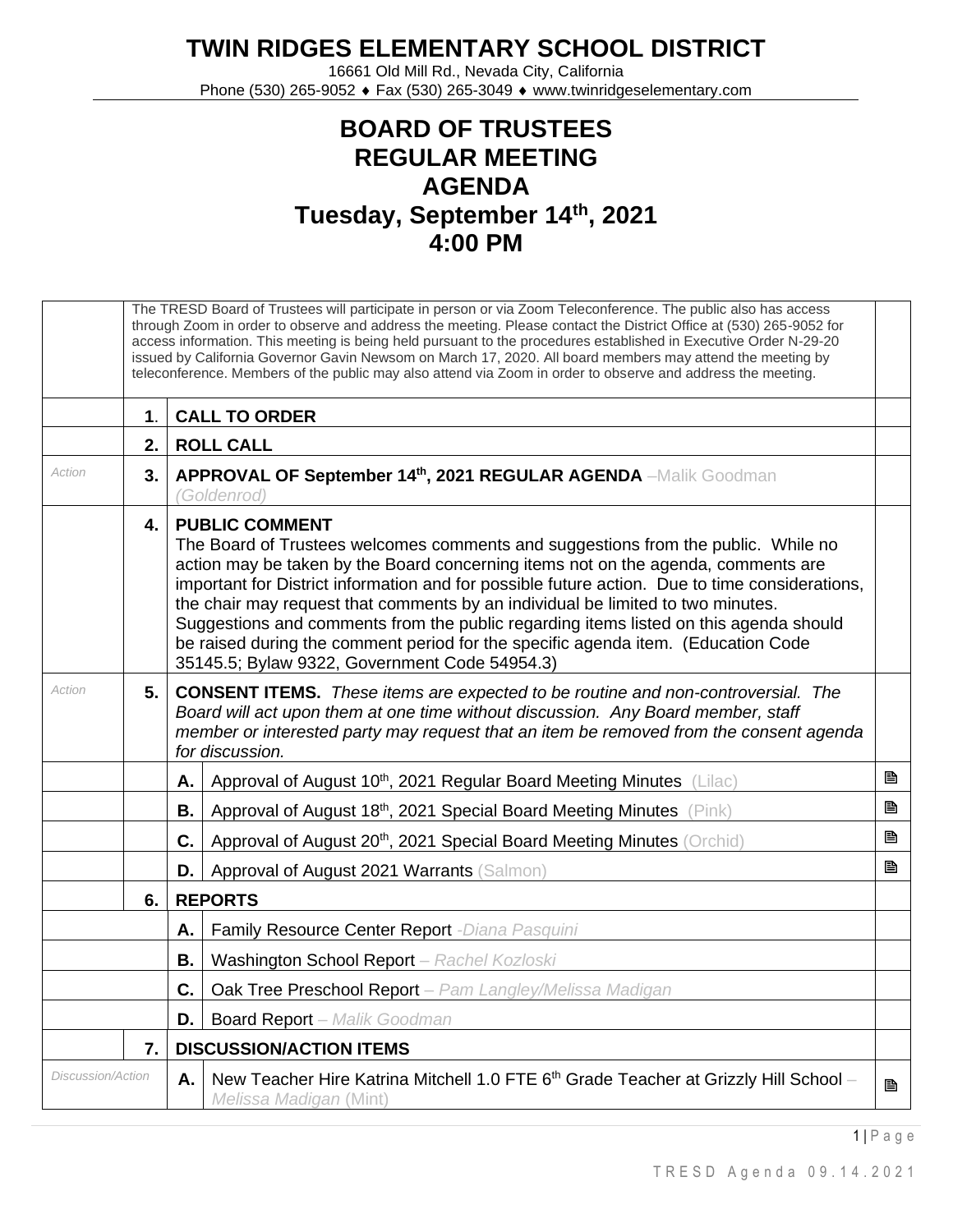| Discussion/Action        |                           | В.                                         | Oak Tree School Orchard Proposal- Jennifer Bliss (Yellow)                      | 昏 |
|--------------------------|---------------------------|--------------------------------------------|--------------------------------------------------------------------------------|---|
| Discussion/Action        |                           | C.                                         | <b>ASES STEM Purchase - Sunshine Bender</b>                                    |   |
| <b>Discussion/Action</b> |                           | D.                                         | <b>Surplus Lumber Rack-</b> Sunshine Bender                                    |   |
| Discussion/Action        |                           | Е.                                         | Replacing the Well Head at Grizzly Hill School- Melissa Madigan                |   |
| Discussion/Action        |                           | F.,                                        | Safety Plan Update - Freya Johnson                                             |   |
| <b>Discussion/Action</b> |                           | G.                                         | Substitute Teacher Pay Raises- Melissa Madigan                                 |   |
|                          |                           |                                            | \$102/half day and \$170 for a full day.                                       |   |
| <b>Discussion/Action</b> |                           | Η.                                         | <b>Back to School Night- Melissa Madigan</b>                                   |   |
| <b>Discussion/Action</b> |                           | ı.                                         | Flag Pole at Grizzly Hill School -Mindi Morton                                 |   |
| <b>Discussion/Action</b> |                           | J.                                         | <b>OWEN'S Financial- Mindi Morton/Peter Ketchand</b>                           |   |
| Discussion/Action        |                           | Κ.                                         | Update on Math and Science Curriculum- Mindi Morton                            |   |
| <b>Discussion/Action</b> |                           | L.                                         | Chef Ann Foundation- Melissa Madigan                                           |   |
| <b>Discussion/Action</b> |                           | M.                                         | <b>GANN Resolution 21-08 - Darlene Waddle</b>                                  |   |
| Discussion/Action        |                           | N.                                         | Unaudited Actuals 2020-2021-Darlene Waddle                                     |   |
| Discussion/Action        |                           | О.                                         | Superintendent's Report -Melissa Madigan                                       |   |
| <b>Discussion/Action</b> |                           | Ρ.                                         | <b>CSEA Update</b> - Val Beberg                                                |   |
| Discussion/Action        |                           | Q.                                         | TRTA Update - Tiffany Caughey                                                  |   |
| <b>Discussion/Action</b> |                           | R.                                         | <b>LCAP Update</b> - Melissa Madigan                                           |   |
|                          | 8.                        |                                            | <b>PUBLIC COMMENT ON CLOSED SESSION ITEMS - Malik Goodman</b>                  |   |
|                          | 9.                        |                                            | <b>CLOSED SESSION</b>                                                          |   |
|                          |                           | Α.                                         | Public Employee Discipline/Dismissal/Release (Government Code § 54957(b))      |   |
|                          | 10.                       |                                            | RECESS /RECONVENE - Report Out on Closed Session - Malik Goodman               |   |
|                          |                           | А.                                         | Reportable Action Taken Regarding Public Employee Discipline/Dismissal/Release |   |
| Discussion               | 11.                       |                                            | <b>FUTURE AGENDA ITEMS DISCUSSION</b>                                          |   |
|                          | 12.                       | <b>UPCOMING MEETINGS: October 12, 2021</b> |                                                                                |   |
|                          | 13.<br><b>ADJOURNMENT</b> |                                            |                                                                                |   |

This agenda was posted at least 72 hours prior to the meeting at 16661 Old Mill Rd. Nevada City, CA 95959 and on the website at TRESD.ORG

*NOTICE:* In compliance with the Americans with Disabilities Act, if you need special assistance to access the Board meeting room or to otherwise participate at this meeting, including auxiliary aids or services, contact the Twin Ridges Elementary School District office at 530.265-9052 ext. 201 at least 48 hours before the scheduled Board meeting so that we may make every reasonable effort to accommodate your needs. {G.C. §54953.2, §54954.2(a) (1); Americans with Disabilities Act of 1990, §202 (42 U.S.C. §12132)]

Malik Goodman, Board President Date

09/14/2021